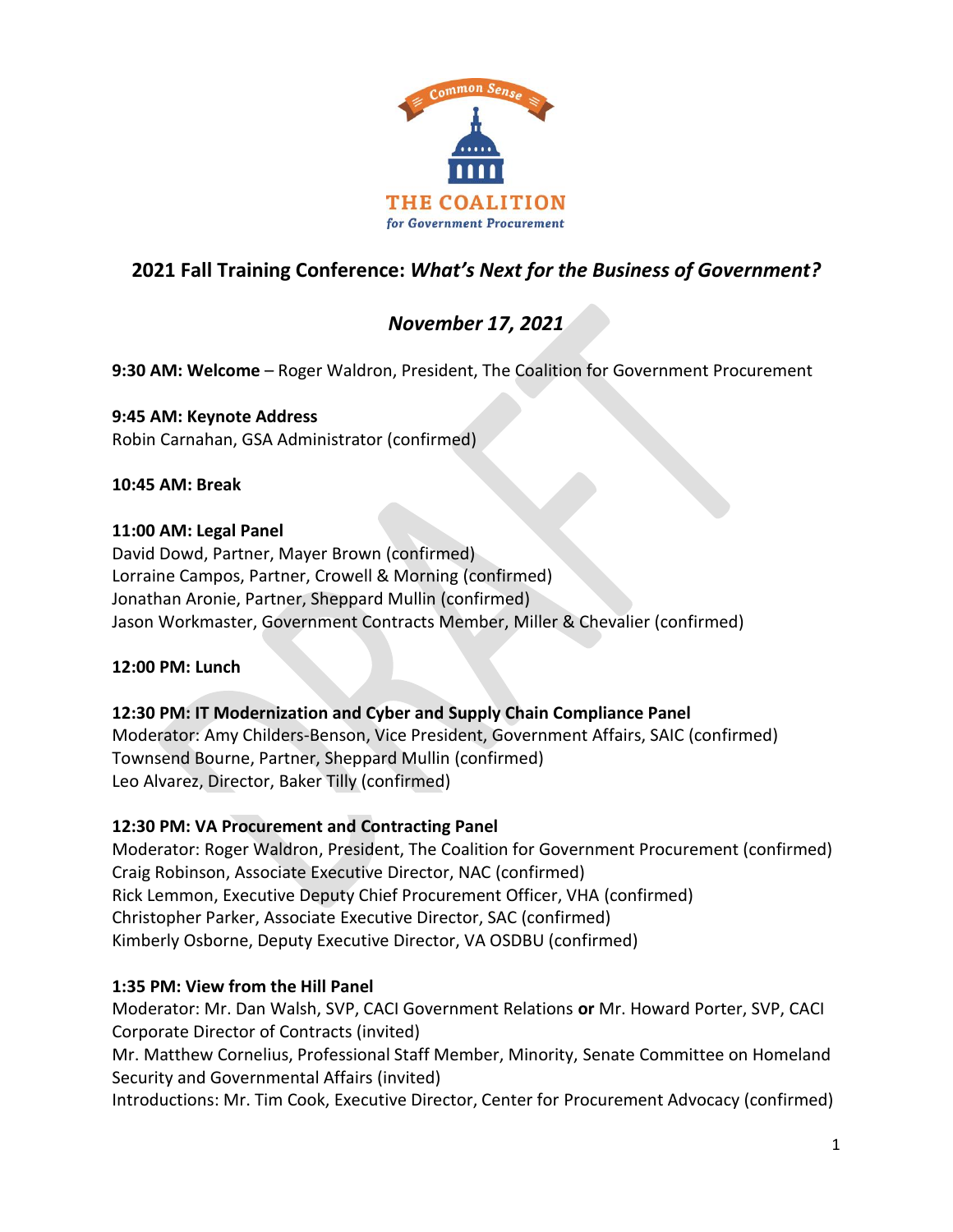### **1:35 PM: Schedules Workshop Panel**

Steve Sizemore, Project Manager, MAS PMO, GSA (invited) Mark Lee, Assistant Commissioner, Office of Policy and Compliance, GSA (invited) Dena McLaughlin, FAS Regional Commissioner, GSA (invited)

### **5 Min Transition**

### **2:40 PM: CMMC 2.0 Panel**

Moderator: Bob Metzger, Shareholder, Rogers Joseph O'Donnell (confirmed) Buddy Dees, Director, CMMC, DoD (confirmed) Stacy Bostjanick, Director, CMMC Policy, DoD (confirmed) John Ellis, Director, Software Division, DCMA (confirmed)

# **2:40 PM: GSA Interagency Contracting Portfolio Panel (GWACs, OASIS, and More)**

Moderator: Erv Koehler, Assistant Commissioner, Customer Accounts and Stakeholder Engagement, GSA (invited)

Laura Stanton, Assistant Commissioner, Information Technology Category, GSA (invited) Chris Bennethum, Deputy Assistant Commissioner for Assisted Acquisition Services, GSA (invited)

Sheri Meadema, Director of Program Operations, Professional Services and Human Capital, GSA (invited)

# **3:40 PM: Break**

### **3:55 PM: Breakout Sessions**

- GSA Systems
	- o Moderator: Bill Gormley, President, The Gormley Group (confirmed)
	- o Judith Zawatsky, Assistant Commissioner, OSM, GSA (invited)
	- o Tim Dempsey, Lead Program Manager, Operations Division, OSM, GSA (invited)
- Office Products
	- o Moderator: Bill Murray, Program Manager, Federal, Office Depot (confirmed)
	- o Maria Viscione, Supervisory Contract Specialist, GSA (invited)
- Industrial Products/Update from the SSAC
	- o Moderator: Gabby Horton, Sr. Government Sales Manager, Grainger (confirmed)
	- o Teresa McCarthy, Center Director, GSA (invited)
	- o Kim Kittrell, Branch Chief, GSA (invited)
	- o George Prochaska, FAS Regional Commissioner, GSA (invited)
	- o Alan Searsy, Acting Procurement Center Director, GSA (invited)
	- o Susannah Elizondo, Contract Specialist, GSA (invited)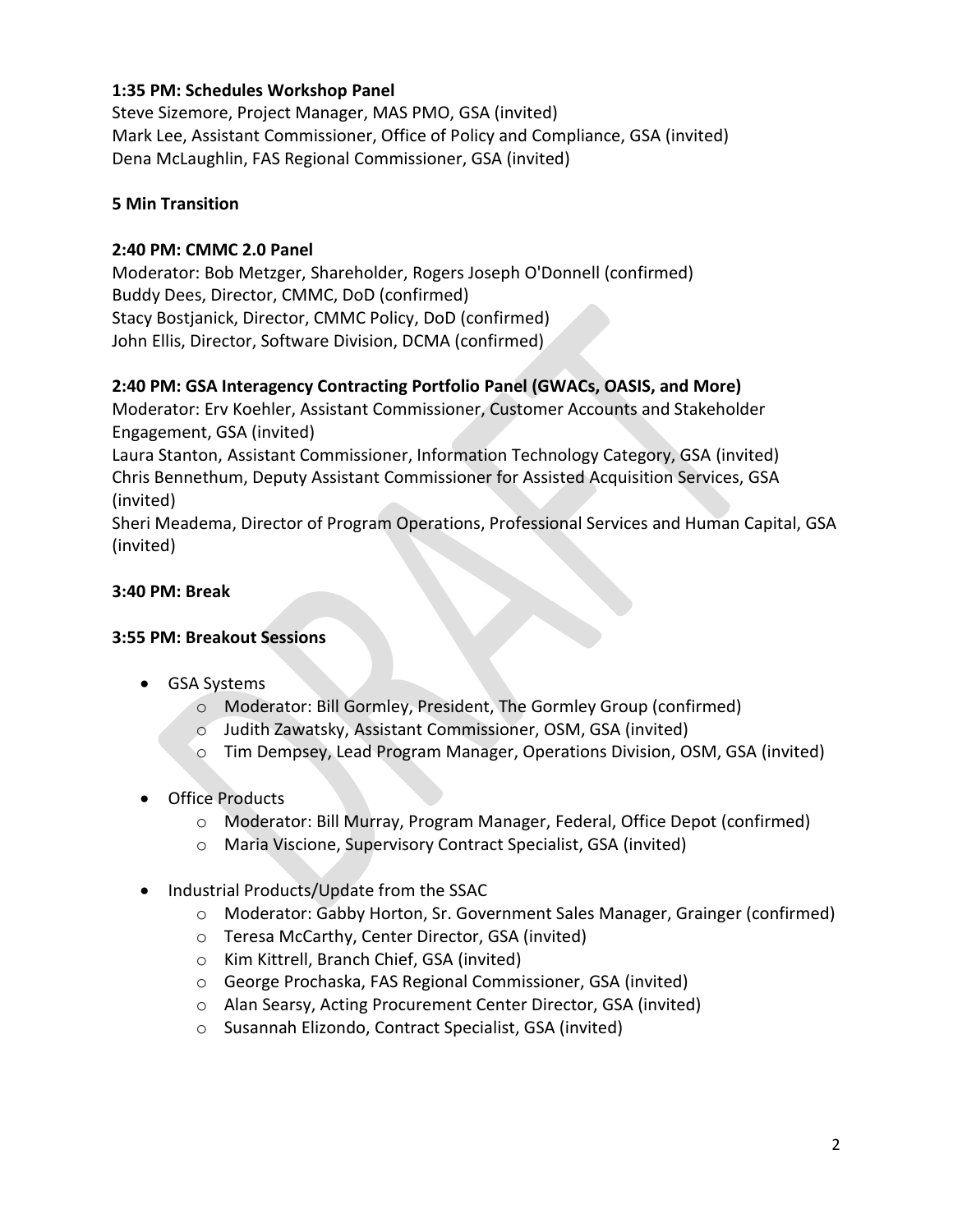- Services on GSA Schedules
	- o Moderator: Hannah Patrick, Manager Administrator, Government Public Services Contracts, Deloitte (confirmed)
	- o Scott Eberle, Acquisition Program Manager, GSA (invited)
	- o Kristann Montague, Supervisory Contract Specialist, GSA (invited)
- IT
- o Moderator: Tony Celeste, Executive Director & General Manager, Public Sector, Ingram Micro (confirmed)
- o Cheryl Thornton-Cameron, Acting Deputy Assistant Commissioner, Office of Acquisition, GSA (invited)
- o Giovanni Onwuchekwa, Deputy Director ITC, GSA (invited)
- VA Public Law Pricing Update
	- o Joy Sturm, Partner, Hogan Lovells (confirmed)
	- o Jeff Blake, Managing Partner, Federal Compliance Solutions (confirmed)
- DLA MSPV and ECAT
	- o Eamon Lawlor, Director, Strategic Accounts, Johnson & Johnson (confirmed)
	- o Steve Bollendorf, Chief, DLA Med/Surg Prime Vendor Program (confirmed)
	- o Yasmeen Turner, Senior Contracting Officer, DLA (confirmed)
- Small Business Opportunities
	- o Moderators: David Black, Partner, Holland & Knight (confirmed) and Ken Dodds, Government Contracting Industry Expert, Live Oak Bank (confirmed)
	- o Tanika Pierce, Area Director, SBA (confirmed)
	- o Exodie Roe, Associate Administrator, GSA OSDBU (invited)

**4:55 PM: Closing Remarks** – Roger Waldron, President, The Coalition for Government Procurement

**5:05 PM: Day One Adjourns**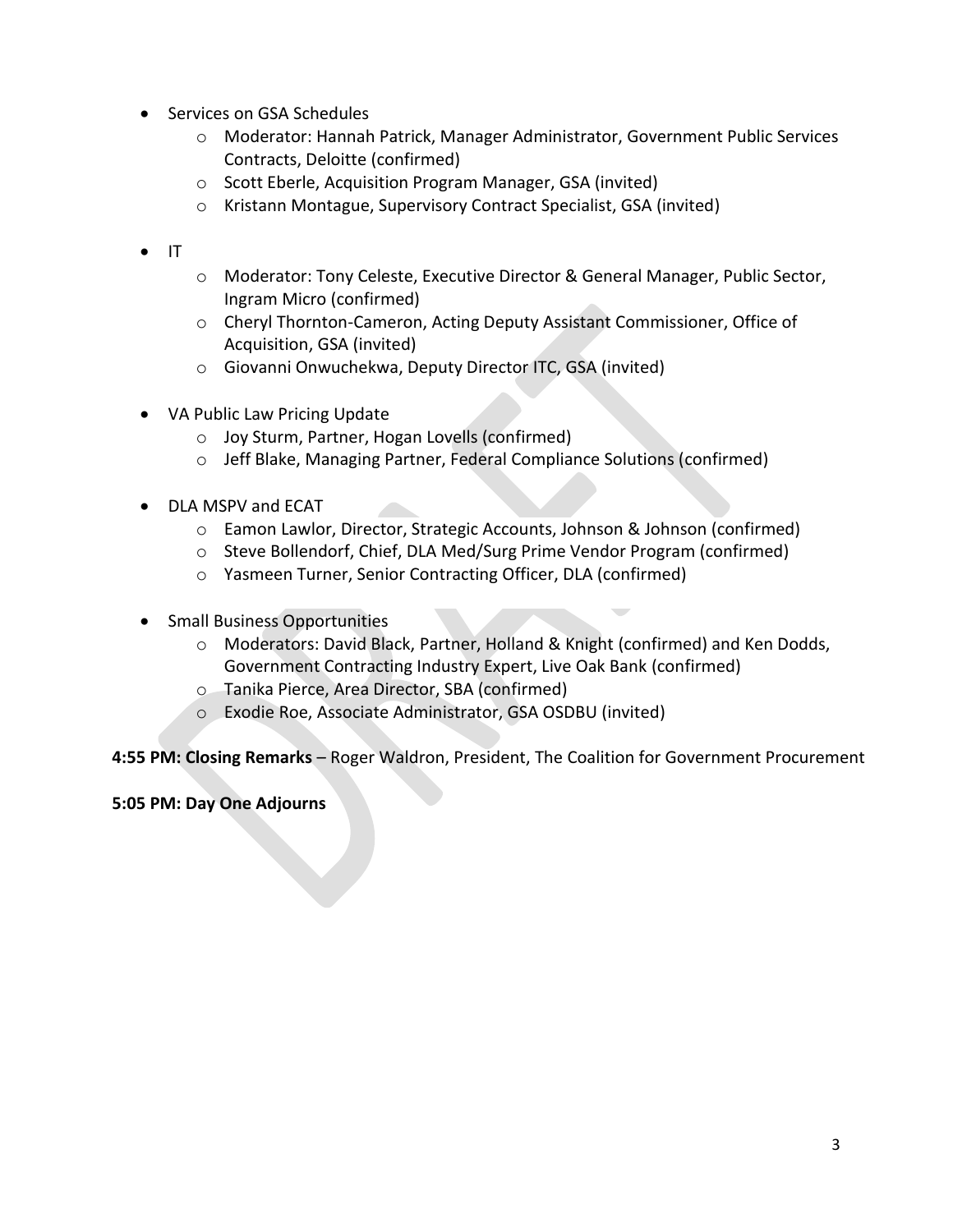

# *November 18, 2021*

**9:30 AM: Welcome Remarks** – Roger Waldron, President, The Coalition for Government Procurement

### **9:45 AM: Keynote**

Steven Schooner, Nash & Cibinic Professor of Government Procurement Law, The George Washington University Law School (confirmed)

### **10:45 AM: Break**

### **11:00 AM: Procurement Executive Panel**

Moderator: Tom Sisti, Executive Vice President & General Counsel, The Coalition for Government Procurement (confirmed) Jeff Koses, Senior Procurement Executive, GSA (invited) John Tenaglia, Principal Director, DPC (confirmed) Paul Courtney, Chief Procurement Officer, DHS (invited) Dr. Angela Billups, Executive Director and Senior Procurement Executive, OAL, VA (confirmed)

### **5 Min Transition**

### **12:05 PM: Dialogue with Made in America Director**

Celeste Drake, Made in America Director, OMB (confirmed)

### **12:45 PM: Lunch**

### **1:15 PM: Medical Supply Chain Panel**

Moderator: James Kim, Partner, McDermott Will & Emery (confirmed) Dan Keefe, Director, Medical Supply Chain, DLA (confirmed) Luis Villarreal, DLA Industrial Capability & Warstopper Program Manager (confirmed) Makoto Braxton, Director, Contracts and Grants Division, HHS (confirmed)

### **1:15 PM: Observations from FAS Commissioners – Present and Past**

Sonny Hashmi, FAS Commissioner, GSA (invited) Jim Williams, President, Jim Williams Consulting LLC (confirmed) Alan Thomas, Chief Operating Officer, IntelliBridge (confirmed)

**5 Min Transition**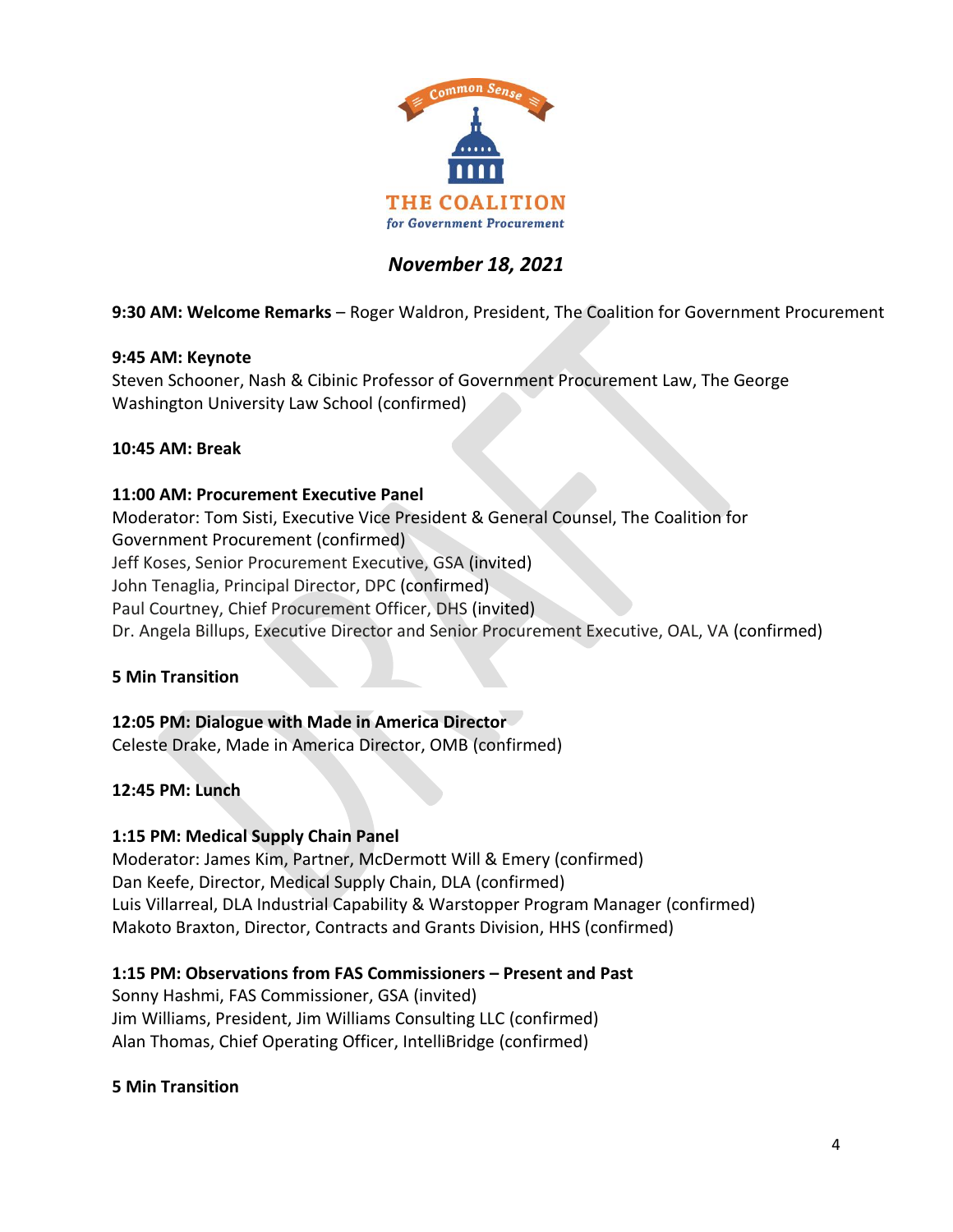### **2:20 PM: Buy American and Domestic Sourcing Panel**

Moderator: Moshe Schwartz, President, Etherton and Associates (confirmed) Mathew Blum, Associate Administrator, OFPP (invited) Roxanne Banks, Deputy Director, Acquisition, DLA (confirmed) Chris Toffales, President and Managing Director, CTC Aero (confirmed)

# **2:20 PM: Future of VA Medical Logistics Panel**

Moderator: Aubrey Woolley, Vice President of Public Policy, The Coalition for Government Procurement (confirmed)

Phil Christy, OALC Deputy Executive Director, VA (confirmed) Andrew Centineo, Executive Director, Procurement and Logistics, VHA (confirmed)

# **3:20 PM: Break**

# **3:35 PM: Breakout Sessions**

- VA MSPV Operational Update
	- o Moderator: Leonard Nall, President, The GovHub (confirmed)
	- o Mark Probus, Director, VHA Medical Supply Program Office, VHA (confirmed)
	- o Katie Hulse, Director, Acquisition Services 3 (Medical/Surgical Prime Vendor), VA SAC (confirmed)
	- o Craig Hilliard, Lead Contracting Officer, MSPV Supply BPAs, VHA (confirmed)
	- o Kim Hupp, Contracting Officer, MSPV DAPAs, VA (confirmed)
	- o Gina Napier, Contracting Officer, MSPV-NG Bridge, VA (confirmed)
- E-Commerce Update on Commercial Platforms Initiative
	- o Moderator: Tom Sisti, Executive Vice President & General Counsel, The Coalition for Government Procurement (confirmed)
	- o Keil Todd, Program Manager, Commercial Platforms Initiative, GSA (invited)
	- o Haven Wynne, Digital Products Marketplace Advisor, GSS, GSA (invited)
- Cloud Marketplace
	- o Moderator: Roger Waldron, President, The Coalition for Government Procurement (confirmed)
	- o Skip Jentsch, Cloud Products Manager, GSA (invited)
	- o Matthew McFarland, Legislative and Regulatory Advisor, GSA (invited)
	- o Joel Lundy, Director, IT Software Subcategory, ITC, GSA (invited)
- DHA Pharmaceuticals
	- o Moderator: J'Aime Conrod, Head of Government Accounts, UCB (confirmed)
	- o Col. Markus Gmehlin, Chief, Pharmacy Operations Division, DHA (confirmed)
	- o Dr. Julia Trang, Strategic Sourcing Pharmacist, Industry Liaison, DHA, POD, FM (confirmed)